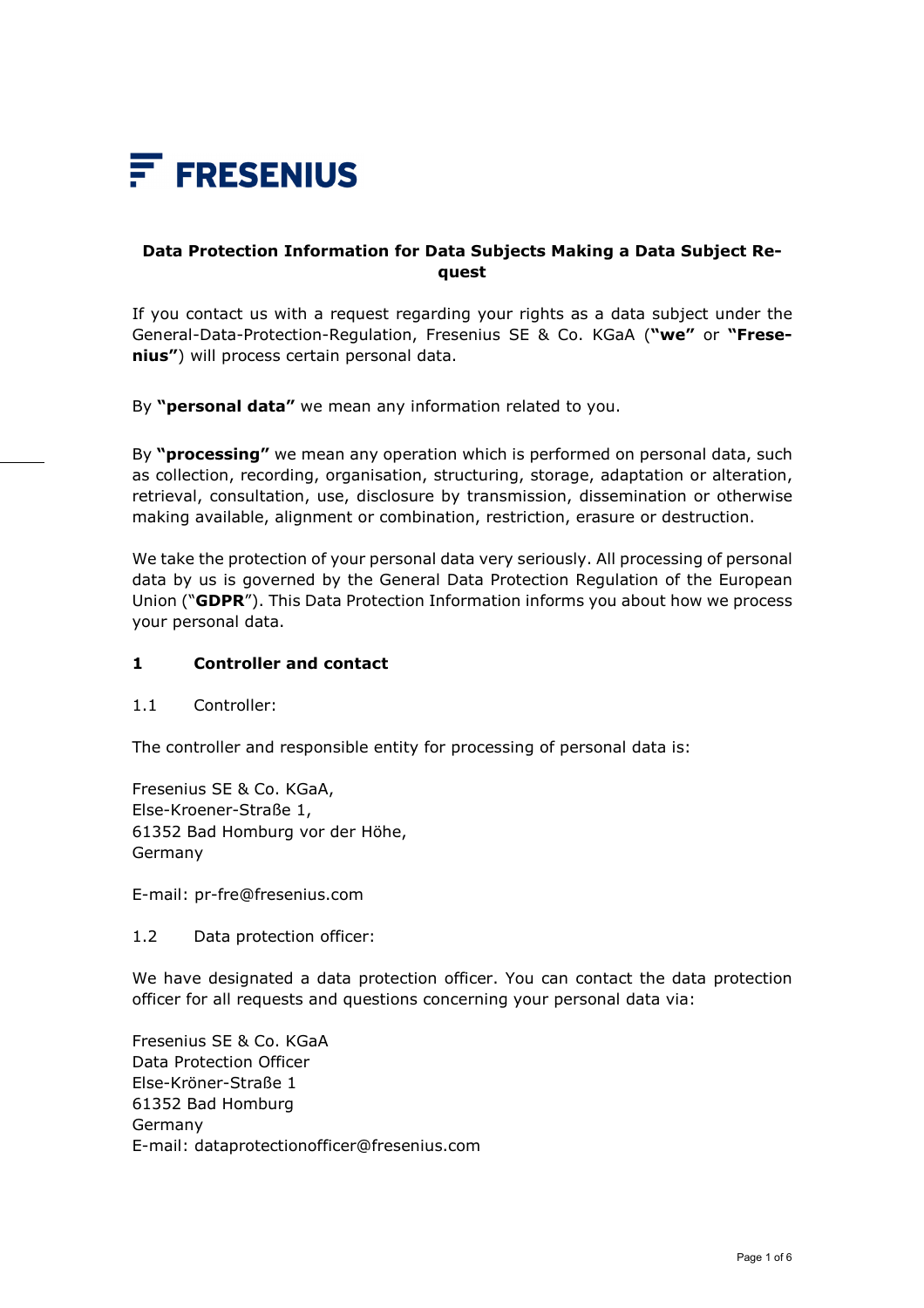

# **2 Processing of personal data**

#### 2.1 How we collect your data

We process personal data you provide to us when you fill in the mandatory fields in the contact formula for data subject requests or you send to us directly via email. Furthermore we process personal data you provide to us when you fill in optional fields which are optional details. We may also process personal data you provide to us in cases of requests, e.g. we need to verify your identity.

#### 2.2 Purposes of Processing

We process the personal data you provided to us (the exact data depends on what information you include in your request, typically, it will be your name, contact information, information on in what kind of a relationship you are with Fresenius and the request itself) for the purpose of handling and responding to your request.

2.3 Legal Basis for Processing

We process your personal data on one of the following legal bases:

The processing of your personal data is necessary for us in order to comply with a legal obligation we are subject to<sup>1</sup>. We are legally obliged to respond to your request and to process your personal data accordingly.

## **3 Possible recipients or categories of recipients of your personal data**

We may transmit your personal data in parts or as a whole to other entities. This largely depends on the scope of your request, in particular, which entities you interacted with. E.g., if you are a customer of a particular Fresenius entity, we will forward the request to such entity, in order to collect the necessary information to respond to it.

Recipients are

-

 Other group companies if such a transfer of personal data is required for the specific purpose;

<sup>1</sup> Art. 6 para. 1 lit. c GDPR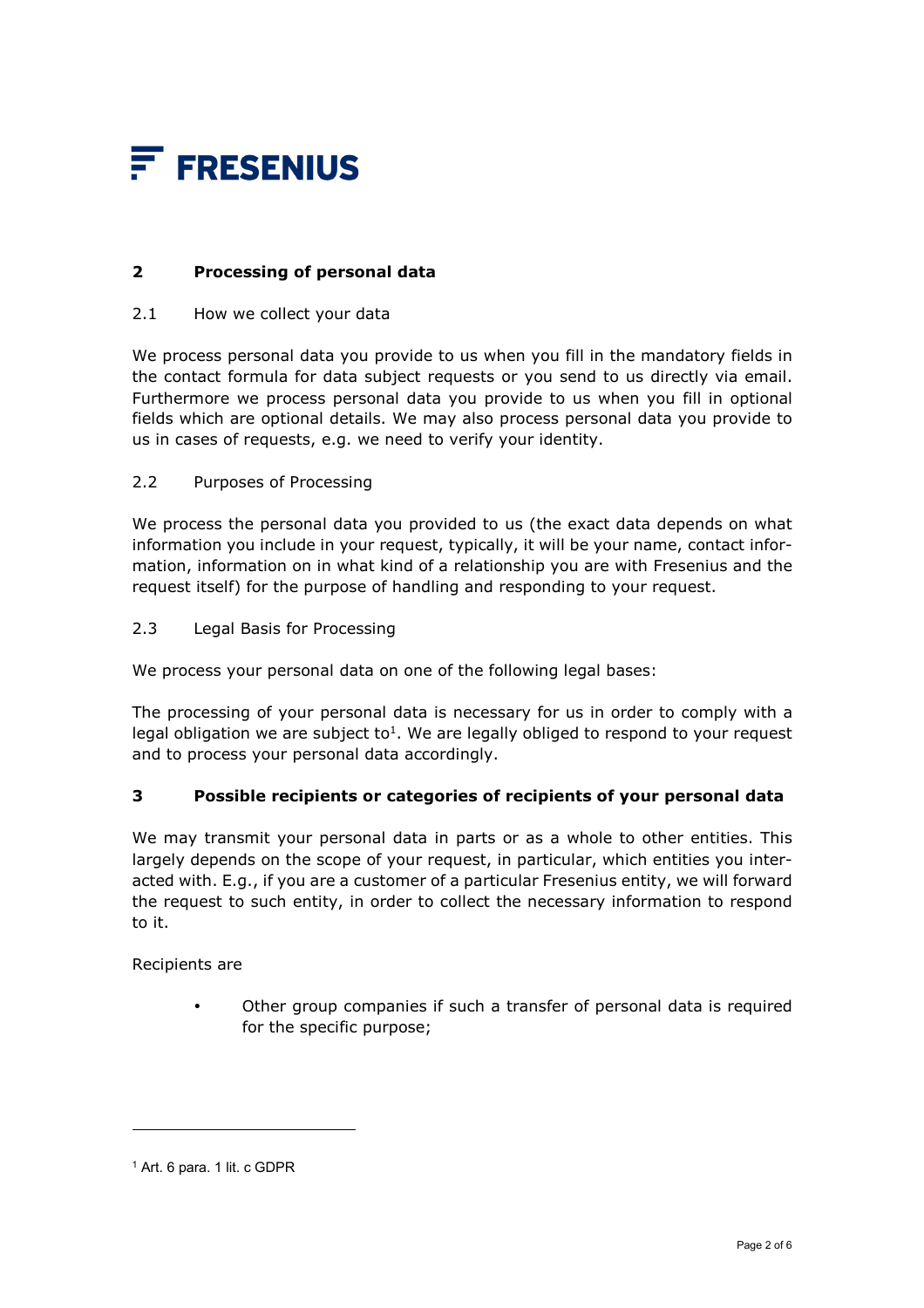

- Service providers who process personal data on our behalf but have to follow our instructions on such processing; these service providers will not be allowed to use your personal data for other than our purposes;
- Authorities, who we are obliged to provide your personal data to, e.g., data protection authorities; and
- Auditors or similar external consultants like lawyers or tax advisers.

#### **4 International data transfers**

In order to fulfill the above-mentioned purpose, we may transfer your personal data to recipients outside Germany.

Your personal data may be transmitted internationally to countries in which the Fresenius Group operates, depending on the scope of your request.

If your personal data is transferred to recipients within the European Economic Area, data protection complies with European requirements.

We may transfer your personal data in parts or as a whole to recipients in third countries, which are not Member States of the European Union, or international organisations which process your personal data for the purpose listed above.

The European Commission has determined an adequate level of data protection<sup>2</sup> to be in place that matches the level of data protection within the European Union for the following countries / international organisations in which Fresenius entities are established: Argentina, Canada, New Zealand, Switzerland or Uruguay.

With regards to such international data transfers to third countries, for which the European Commission has not decided that an adequate level of data protection exists, we have provided appropriate safeguards in order to secure your personal data to a degree that equals the level of data protection in the European Union. These safeguards are:

- o Standard Contractual Clauses that have been issued by the European Commission.
- o Commiseration in the EU-US-Privacy Shield (you can find more information on the framework here)

-

<sup>2</sup> adequacy decision pursuant to Art. 45 (3) GDPR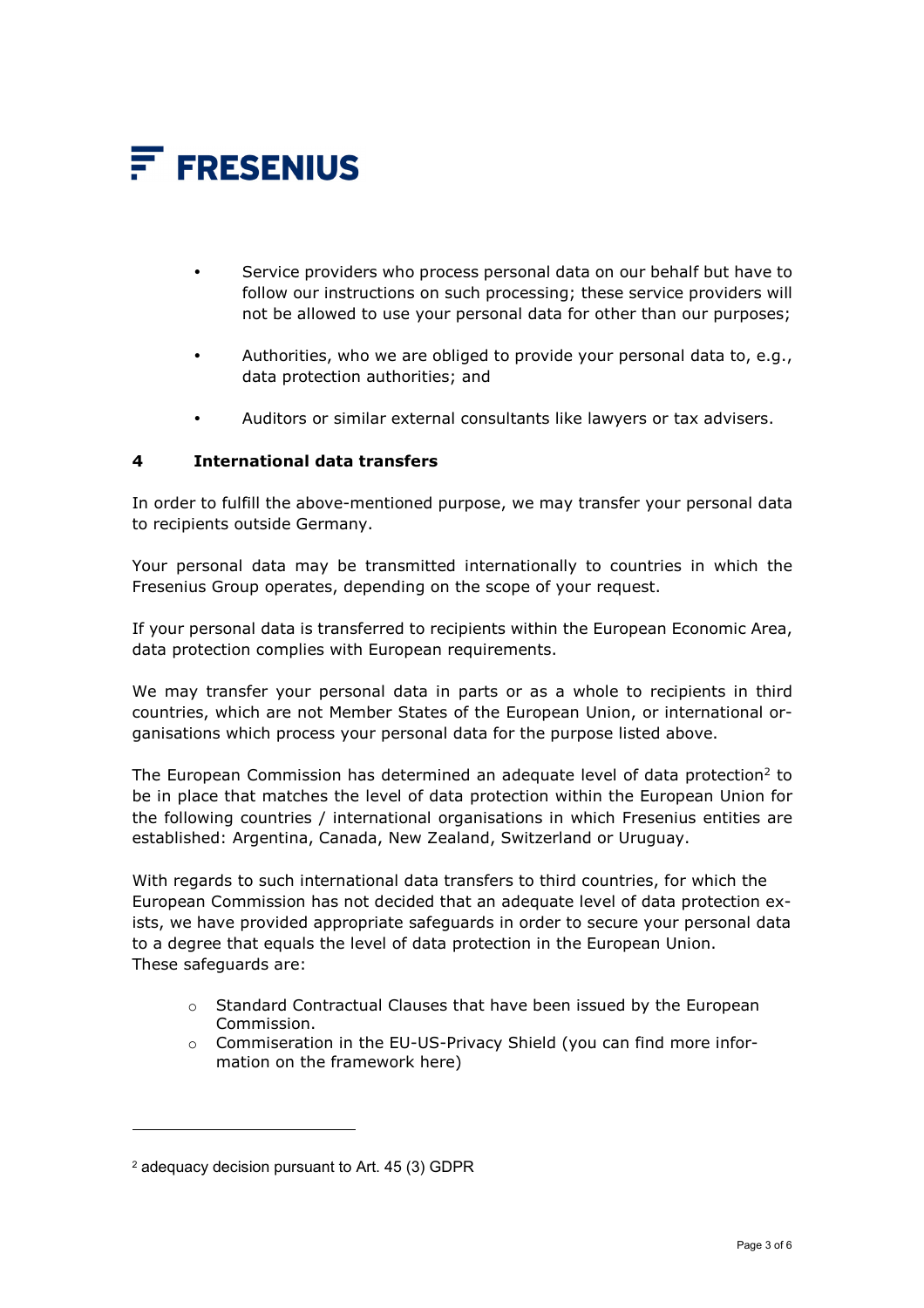

You can obtain a copy of these Standard Contractual Clauses by requesting a copy from us.

## **5 Retention period**

We store your personal data until we have responded to your request. Afterwards, the respective personal data shall be blocked (i.e. we block your data for all other purposes) until the end of the respective statute of limitation for corresponding legal claims. After the end of this status of limitation (after 4 years), your data will be erased entirely.

If longer retention periods apply beyond the time periods listed above (e.g., because we are obliged to store the data for tax audit purposes) we aim also includes that the data will be blocked and will be archived until the end of the respective retention period and then erased. Your data will be blocked for processing for any purposes other than archiving and will be kept until the end of the respective retention period.

## **6 Your rights and your personal data**

You have the following rights with respect to your personal data:

## **6.1 Right of access**

You have the right to request from us information on which personal data about you we process at any time<sup>3</sup>.

## **6.2 Right to rectification of incorrect data**

If data about you is inaccurate, you have the right to obtain from us rectification of such data without undue delay<sup>4</sup>.

#### **6.3 Right to erasure**

Under specific requirements you have the right to request from us the erasure of your personal data. In particular you may ask us to erase personal data, if (i) it is no longer necessary in relation to the purposes for which it was collected or otherwise processed; (ii) the personal data has been unlawfully processed, (iii) you object to the processing pursuant to Art.  $21(1)$  GDPR and there are no overriding legitimate grounds for the processing, (iv) the personal data has to be erased for compliance

 $\overline{a}$ 

<sup>3</sup> Art. 15 GDPR

<sup>4</sup> Art. 16 GDPR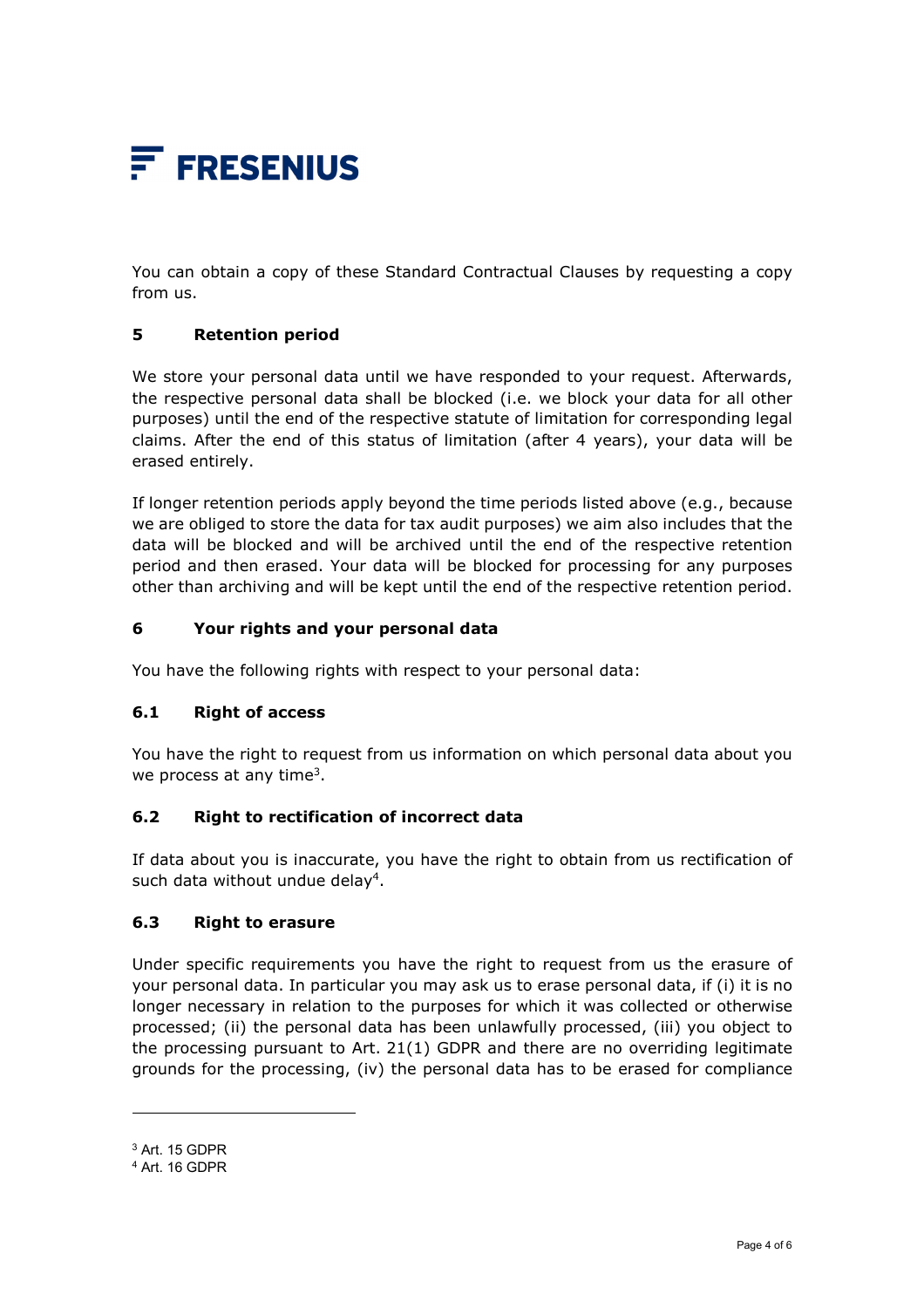

with a legal obligation in Union or Member State law to which we are subject or (v) you withdraw your consent on which the processing is based and there is no other legal ground for the processing<sup>5</sup>.

## **6.4 Right to restriction of processing**

You have the right to obtain from us restriction of processing, where one of the following applies: (i) The accuracy of the personal data is contested by you, processing will be restricted for a period enabling us to verify the accuracy of the personal data, (ii) the processing is unlawful and you oppose the erasure of the personal data and request the restriction of their use instead, (iii) we no longer need the personal data for the purposes of the processing, but are required by you to keep them for the establishment, exercise or defence of legal claims or (iv) you have objected to processing pursuant to Art. 21(1) GDPR and the verification whether our legitimate interests override yours is pending<sup>6</sup>.

## **6.5 Right to data portability**

You have the right to receive the personal data concerning you, which you have provided to us, in a structured, commonly used and machine-readable format<sup>7</sup>.

In all of the above cases, please use the contact form or send your request to the postal or email address stated above.

## **6.6 Right to lodge a complaint**

You also have the right to lodge a complaint with a supervisory authority. The responsible supervisory authority for Fresenius is:

Der Hessische Beauftragte für Datenschutz und Informationsfreiheit Gustav-Stresemann-Ring 1 65189 Wiesbaden

## **7 Requirements to provide personal data**

If you fail to provide your personal data, we might not be able to respond to or properly process your request.

l

<sup>5</sup> Art. 17 GDPR

<sup>6</sup> Art. 18 GDPR

<sup>7</sup> Art. 20 GDPR